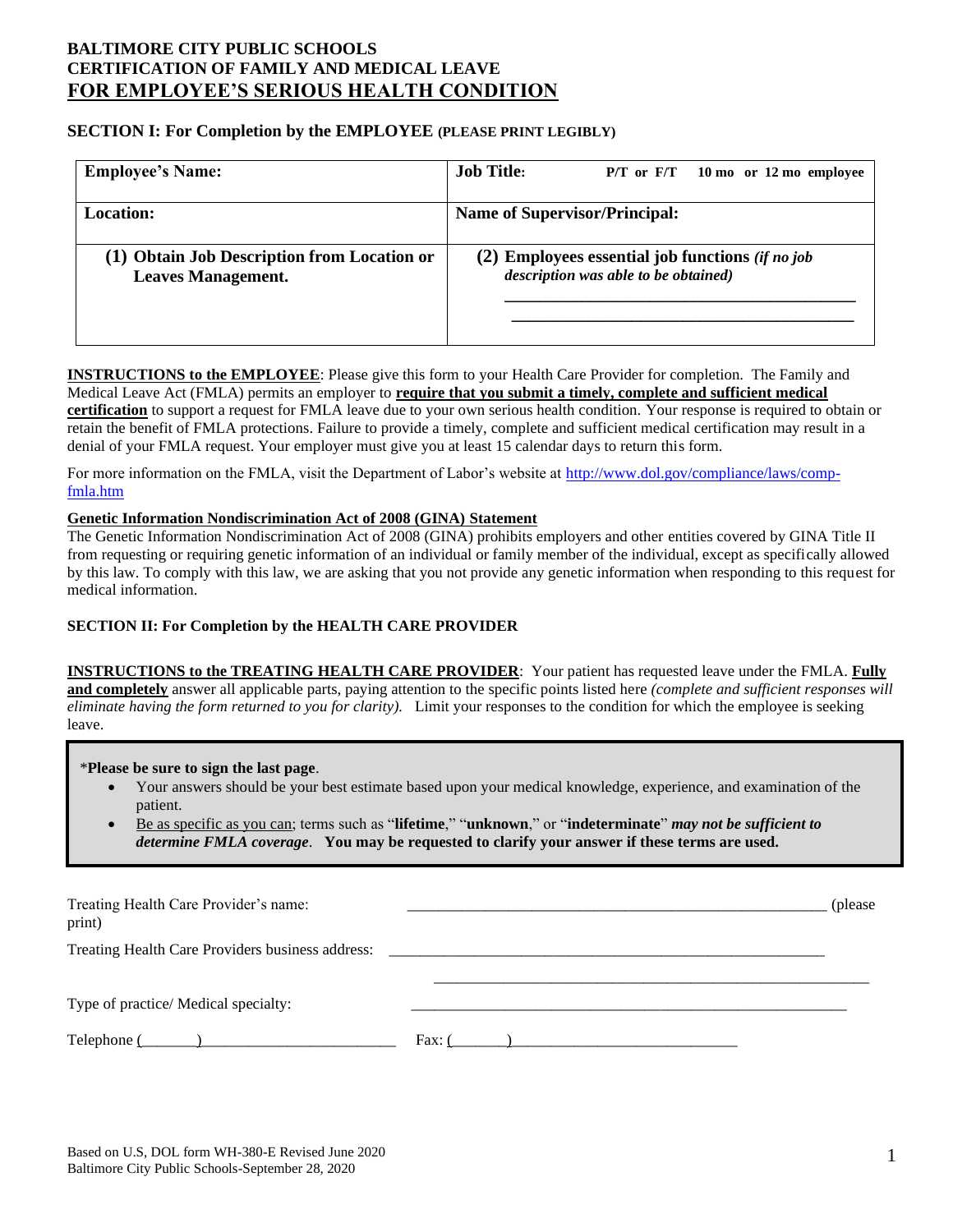| Name of Employee: |  |
|-------------------|--|
|                   |  |

| <b>PART A: MEDICAL FACTS (please fully and completely fill out the certification as stated in the instructions)</b> |  |  |
|---------------------------------------------------------------------------------------------------------------------|--|--|
|                                                                                                                     |  |  |

| 1. | I certify that $\frac{1}{\sqrt{1-\frac{1}{2}}\sqrt{1-\frac{1}{2}}\sqrt{1-\frac{1}{2}}\sqrt{1-\frac{1}{2}}\sqrt{1-\frac{1}{2}}\sqrt{1-\frac{1}{2}}\sqrt{1-\frac{1}{2}}\sqrt{1-\frac{1}{2}}\sqrt{1-\frac{1}{2}}\sqrt{1-\frac{1}{2}}\sqrt{1-\frac{1}{2}}\sqrt{1-\frac{1}{2}}\sqrt{1-\frac{1}{2}}\sqrt{1-\frac{1}{2}}\sqrt{1-\frac{1}{2}}\sqrt{1-\frac{1}{2}}\sqrt{1-\frac{1}{2}}\sqrt{1-\frac{1}{2}}\sqrt$ |
|----|---------------------------------------------------------------------------------------------------------------------------------------------------------------------------------------------------------------------------------------------------------------------------------------------------------------------------------------------------------------------------------------------------------|
|    | $\Box$ Does have a <i>serious health condition (see definitions described on page 4)</i> .* and qualifies under the<br>category checked below:<br>$1)$ 2) 3) 4) 5) 5) 6)                                                                                                                                                                                                                                |
|    | <b>Does not</b> have a <i>serious health condition (see definitions described on page 4)</i> .* Provide signature and<br>return form to employee.                                                                                                                                                                                                                                                       |
|    | *Page 4 describes what is meant by a "serious health condition" under the Family and Medical Leave Act.                                                                                                                                                                                                                                                                                                 |
|    |                                                                                                                                                                                                                                                                                                                                                                                                         |
|    |                                                                                                                                                                                                                                                                                                                                                                                                         |
|    | Probable duration of condition*: __________<br>* Be as specific as you can; terms such as "lifetime," "unknown," or "indeterminate" may not be sufficient to<br>determine FMLA coverage. You may be requested to clarify your answer if these terms are used.                                                                                                                                           |
|    |                                                                                                                                                                                                                                                                                                                                                                                                         |
|    | 3. Describe the medical facts regarding the serious health condition that impede the employee's ability to<br>work (e.g. symptoms, diagnosis, or any regimen of continuing treatment):                                                                                                                                                                                                                  |
|    |                                                                                                                                                                                                                                                                                                                                                                                                         |
|    | 4. Is the employee unable to perform any of his/her job functions due to the condition? YES___ NO __                                                                                                                                                                                                                                                                                                    |
|    | If YES, explain the specific limitations preventing the employee from performing his/her job functions,<br>and identify the job functions the employee is unable to perform (if necessary, use additional space on<br>the last page of the form):                                                                                                                                                       |
|    |                                                                                                                                                                                                                                                                                                                                                                                                         |
|    | PART B: AMOUNT OF LEAVE NEEDED (5-Continuous, 6-Intermittent, 7-Reduced Work Schedule)                                                                                                                                                                                                                                                                                                                  |
|    | <b>Continuous Leave</b><br>5a. Will the employee be incapacitated for a single continuous period of time due to his/her medical<br>condition, including any time for treatment and recovery?                                                                                                                                                                                                            |
|    | If YES: Estimated Incapacitation Begin Date: _______ Estimated Incapacitation End Date: ______                                                                                                                                                                                                                                                                                                          |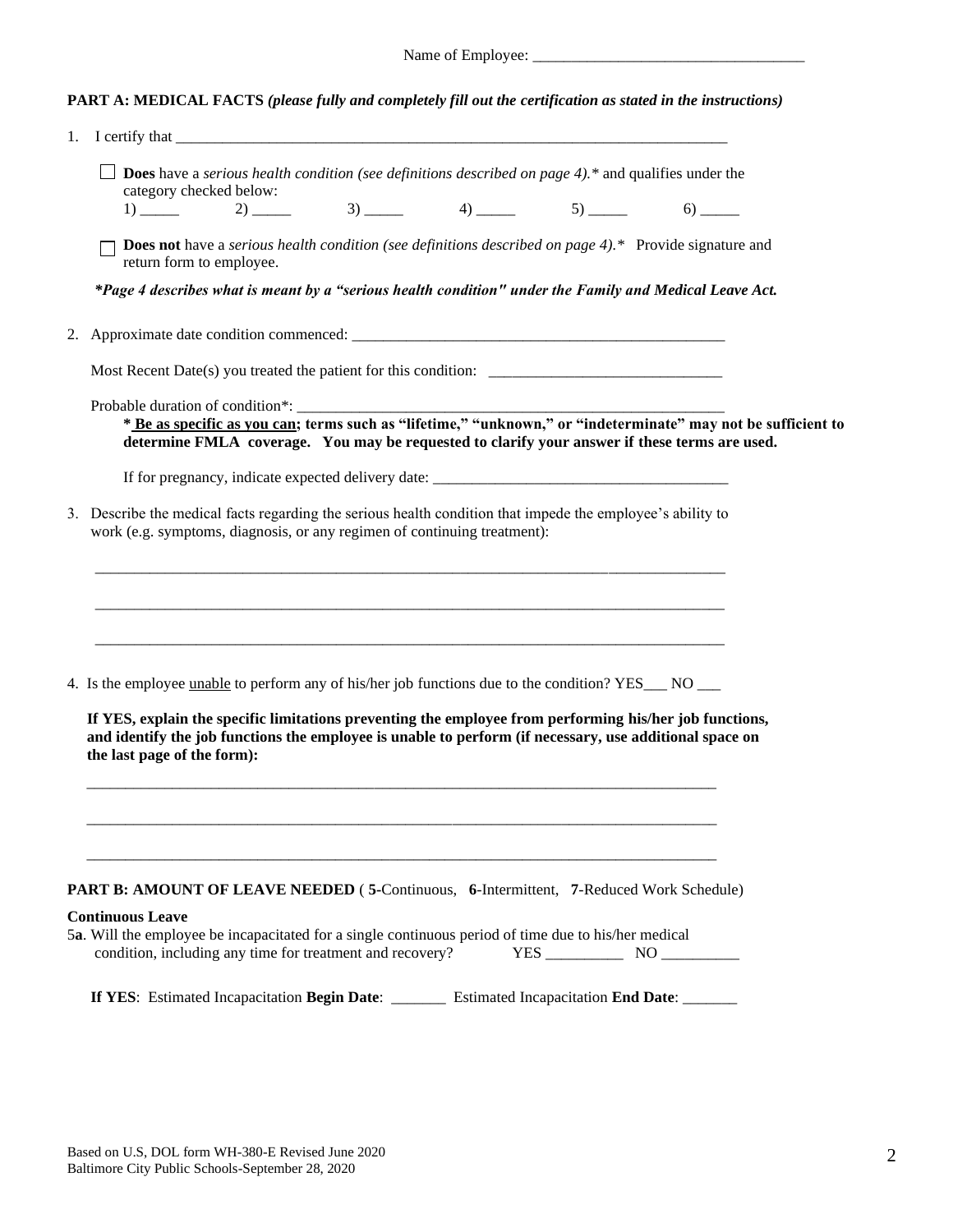| 5b. Will it be medically necessary for the employee to attend follow-up treatment appointments at the<br>end of the continuous (incapacitation) leave?                                                                                                                                 |
|----------------------------------------------------------------------------------------------------------------------------------------------------------------------------------------------------------------------------------------------------------------------------------------|
|                                                                                                                                                                                                                                                                                        |
| If YES, estimate treatment schedule, if any, including the estimated frequency of appointments and the estimated time<br>required for each appointment, including any recovery period:                                                                                                 |
| Estimated Treatment Begin Date: _____________ Estimated Treatment End Date: ___________                                                                                                                                                                                                |
| Frequency: _______ times per week OR _______ times per month                                                                                                                                                                                                                           |
| Duration: _______ hours per day OR _______ days per episode                                                                                                                                                                                                                            |
| <b>Intermittent Leave</b><br>6. Will the condition make it medically necessary for the employee to take intermittent leave?                                                                                                                                                            |
| If YES, based upon the patient's medical history and your knowledge of the medical condition, estimate the frequency of<br>the flare-ups and the duration of related incapacity that the patient may have over the next 6 months (E.g., 1 episode every 3<br>months lasting 1-2 days): |
| Estimated Intermittent Begin Date: Estimated Intermittent End Date:                                                                                                                                                                                                                    |
| Frequency: _______ times per week OR ______ times per month                                                                                                                                                                                                                            |
| Duration: _______ hours per day OR _______ days per episode                                                                                                                                                                                                                            |
| <b>Reduced Work Schedule</b><br>7. Will the employee need a reduced work schedule? YES_______NO ________                                                                                                                                                                               |
| If YES, estimate the part-time or reduced work schedule the employee needs, if any:                                                                                                                                                                                                    |
| Estimated Reduced Schedule Begin Date: _______ Estimated Reduced Schedule End Date: _______                                                                                                                                                                                            |
| Frequency: ______ hours per episode OR ________ days per week                                                                                                                                                                                                                          |
| <b>ADDITIONAL INFORMATION</b> (Please identify question number when responding):                                                                                                                                                                                                       |
|                                                                                                                                                                                                                                                                                        |
|                                                                                                                                                                                                                                                                                        |
|                                                                                                                                                                                                                                                                                        |
|                                                                                                                                                                                                                                                                                        |
| <b>Signature of Health Care Provider</b><br><b>Date</b>                                                                                                                                                                                                                                |

**TREATING PHYSICIAN:** Please return a complete, sufficient and timely form to employee as to not delay in the processing of the FMLA request.